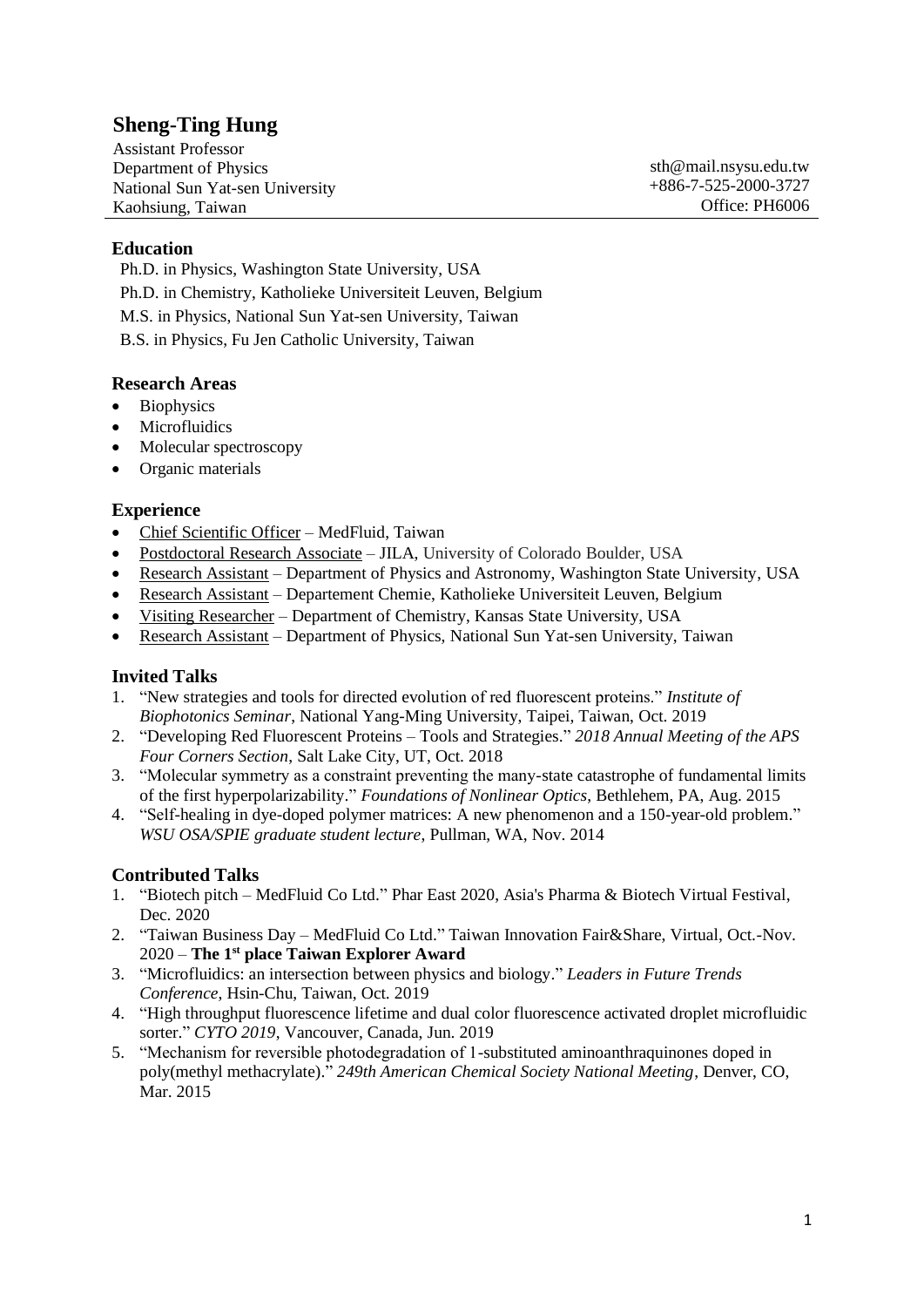#### **Poster Presentations**

- 1. "Experimental investigation of reversible photodegradation of Disperse Orange 11 doped in poly(methyl methacrylate)." *Materials Research Society Fall Meeting*, Boston, MA, Nov. 30 – Dec. 5, 2014
- 2. "The role of the polymer host on reversible photodegradation in Disperse Orange 11 dye." *SPIE Optics + Photonics 2012 meeting*, San Diego, CA, Aug. 2012

### **Peer Reviewed Publications**

- 1. Srijit Mukherjee, Connor Thomas, Ryan Wilson, Emma Simmerman, **Sheng-Ting Hung**\*, Ralph Jimenez, "Characterizing Dark State Kinetics and Single Molecule Fluorescence of FusionRed and FusionRed-MQ at Low Irradiances." *ChemRxiv*, (2022) DOI: 10.26434/chemrxiv-2022-2dr03
- 2. S. Mukherjee, S. T. Hung, N. Douglas, P. Manna, C. Thomas, A. Ekrem, A. E. Palmer, R. Jimenez, "Engineering of a brighter variant of the FusionRed fluorescent protein using lifetime flow-cytometry and structure-guided mutations." *Biochemistry* **59**, 3669 (2020).
- 3. **S. T. Hung**, S. Mukherjee, R. Jimenez, "Enrichment of rare events using a multi-parameter high throughput microfluidic droplet sorter." *Lab Chip* **20**, 834 (2020).
- 4. P. Manna, S. T. Hung, S. Mukherjee, P. Friis, D. Simpson, M. Lo, A. E. Palmer, R. Jimenez, "Directed Evolution of Excited State Lifetime and Brightness in FusionRed using a Microfluidic Sorter." *Integr. Biol.* **10**, 516 (2018).
- 5. E. Braselmann , A. Wierzba , J. Polaski , M. Chrominski , Z. Holmes , S. T. Hung , D. Batan , J. Wheeler , R. Parker , R. Jimenez , D. Gryko , R. Batey, A. E. Palmer, "Riboglow: a multicolor riboswitch-based platform for live cell imaging of mRNA and small non-coding RNA in mammalian cells." *Nat. Chem. Biol.* **14**, 964 (2018).
- 6. B. Anderson, S. T. Hung, M. G. Kuzyk, "Imaging studies of temperature dependent photodegradation and self-healing in disperse orange 11 dye-doped polymers." *J. Chem. Phys.* **145**, 024901 (2016).
- 7. **S. T. Hung\***, A. Bhuyan, K. Schademan, J. Steverlynck, M. D. McCluskey, G. Koeckelberghs, K. Clays, M. G. Kuzyk, "Spectroscopic studies of the mechanism of reversible photodegradation of aminoanthraquinone-doped polymers." *J. Chem. Phys.* **144**, 114902 (2016).
- 8. B. Anderson, S. T. Hung, M. G. Kuzyk, "Wavelength dependence of reversible photodegradation of disperse orange 11 dye-doped PMMA thin films." *JOSA B* **32** (6), 1043 (2015).
- 9. B. Anderson, S. T. Hung, M. G. Kuzyk, "The effect of pump depletion on reversible photodegradation." *Optics Communications* **318**, 180 (2014).
- 10. B. Anderson, S. T. Hung, M. G. Kuzyk, "Influence of an electric field on photodegradation and self-healing in disperse orange 11 dye-doped PMMA thin films." *JOSA B* **30** (12), 3193 (2013).
- 11. S. K. Ramini, B. Anderson, S. T. Hung, M. G. Kuzyk, "Experimental tests of a new correlated chromophore domain model of self-healing in a dye-doped polymer." *Polym. Chem.* **4**, 4948 (2013).
- 12. J. Perez-Moreno, S. T. Hung, M. G. Kuzyk, J. Zhou, S. K. Ramini, K. Clays, "Experimental verification of a self-consistent theory of the first-, second-, and third-order (non)linear optical response." *Phys. Rev. A* **84**, 033837 (2011).
- 13. T. Ishizuka, L. E. Sinks, K. Song, S. T. Hung, A. Nayak, K. Clays, M. J. Therien, "The Roles of Molecular Structure and Effective Optical Symmetry in Evolving Dipolar Chromophoric Building Blocks to Potent Octopolar Nonlinear Optical Chromophores." *J. Am. Chem. Soc.* **133** (9), 2884 (2011). – **JACS Select #14: Advances at the Frontiers of Photochemical Sciences**
- 14. T. V. Duncan, K. Song, S. T. Hung, I Miloradovic, A. Nayak, A. Persoons, T. Verbiest, M. J. Therien, K. Clays, "Molecular Symmetry and Solution-Phase Structure Interrogated by Hyper-Rayleigh Depolarization Measurements: Elaborating Highly Hyperpolarizable D2-Symmetric Chromophores." *Angewandte Chemie International Edition* **47** (16), 2978 (2008).
- 15. B. J. Coe, J. L. Harries, M. Helliwell, B.S. Brunschwig, J. A. Harris, I. Asselberghs, S. T. Hung, K. Clays, P. N. Horton, M. B. Hursthouse, "Syntheses and Quadratic Optical Nonlinearities of Ruthenium(II) Complexes with Ethynyl-Connected N-Methylpyridinium Electron Acceptors." *Inorg. Chem.* **45** (3), 1215 (2006).